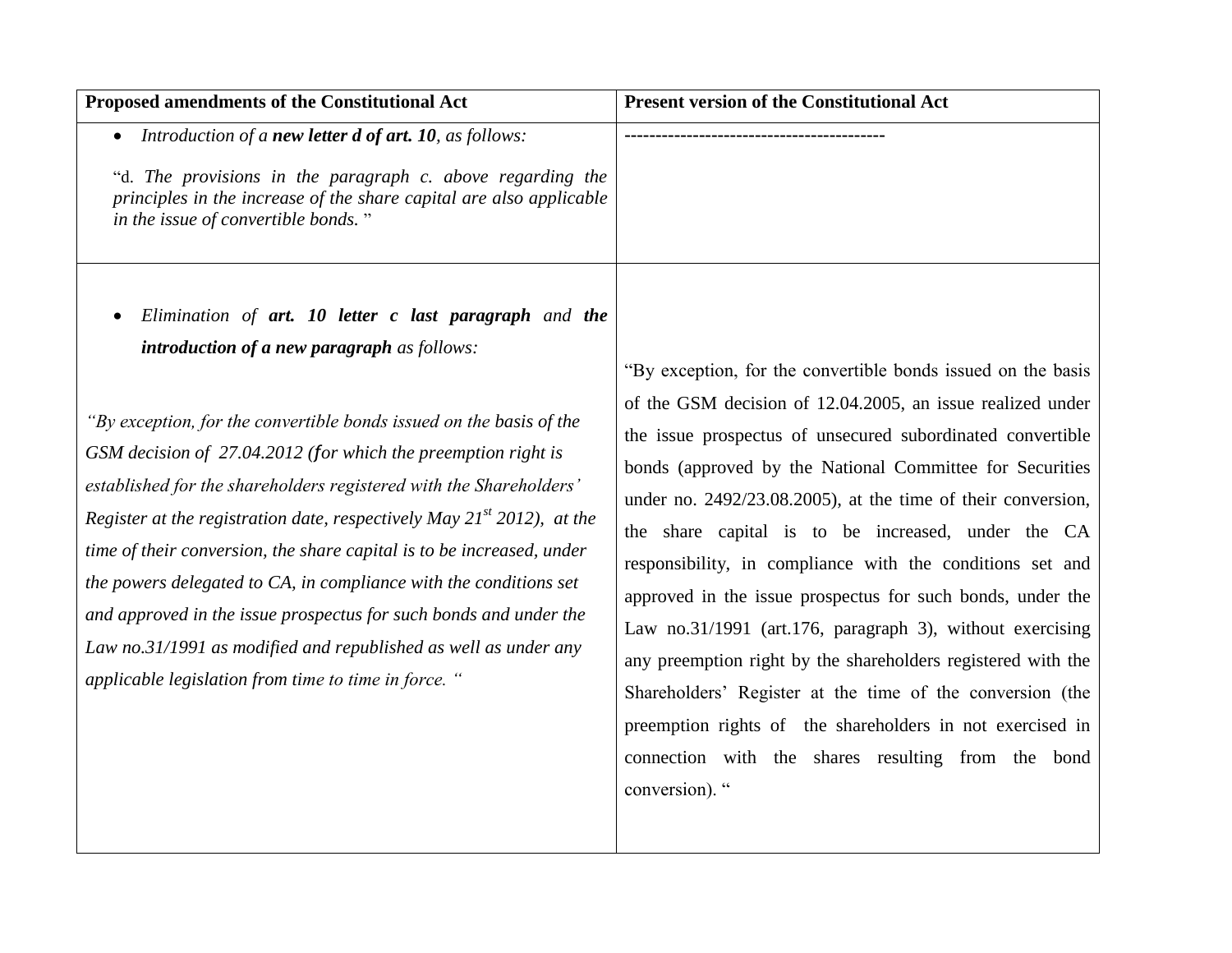| Modification of $art.$ 13 letter $a(b)$ in the Constitutinal Act as    | "b. the members of the Council of Administration shall not be |
|------------------------------------------------------------------------|---------------------------------------------------------------|
| regards the members of the Council of Administration, as               | executives or employees of the Bank, except for the CA        |
| follows:                                                               | members appointed on the Management Committee"                |
| "b. the members of the Council of Administration shall not be          |                                                               |
| executives or employees of the Bank"                                   |                                                               |
|                                                                        |                                                               |
|                                                                        | "h. to appoint from among its members and to revoke, any      |
| Modification of $art.$ 13 letter $e(h)$ in the Constitutinal Act as    | time and on a motivated basis, the Bank leaders, who are      |
| regards the powers of the members of the Council of                    | members of the Executive Management Committee (general        |
| Administration, as follows:                                            | manager and deputy general manager) and to establish their    |
| "h. To appoint from among its members and to revoke, any time          | remuneration as well as to appoint and revoke, any time on a  |
| and on a motivated basis, the Bank leaders (general manager            | motivated basis, the managers of branches and representative  |
| and deputy general managers) and the executive managers, who           | offices and agencies and to determine their powers and duties |
| are members of the Executive Management Committee and to               | and their remuneration;                                       |
| establish their remuneration as well as to appoint and to revoke,      | $\cdot$ "                                                     |
| any time on a motivated basis, the managers of in the Head             |                                                               |
| Office, branches, representative offices and agencies and to           |                                                               |
| determine their powers and duties and their remuneration";             |                                                               |
|                                                                        |                                                               |
| Modification of introduction to art. 14 (14.1), regarding<br>$\bullet$ | "14.1. "Leaders' committee and Executive Management           |
| the Leaders' Committee as follows:                                     | <b>Committee</b>                                              |
| "14.1. Leaders' Committee                                              |                                                               |
| The Council of Administration appoints the bank leaders (directors)    | 14.1.LEADERS' COMMITTEE                                       |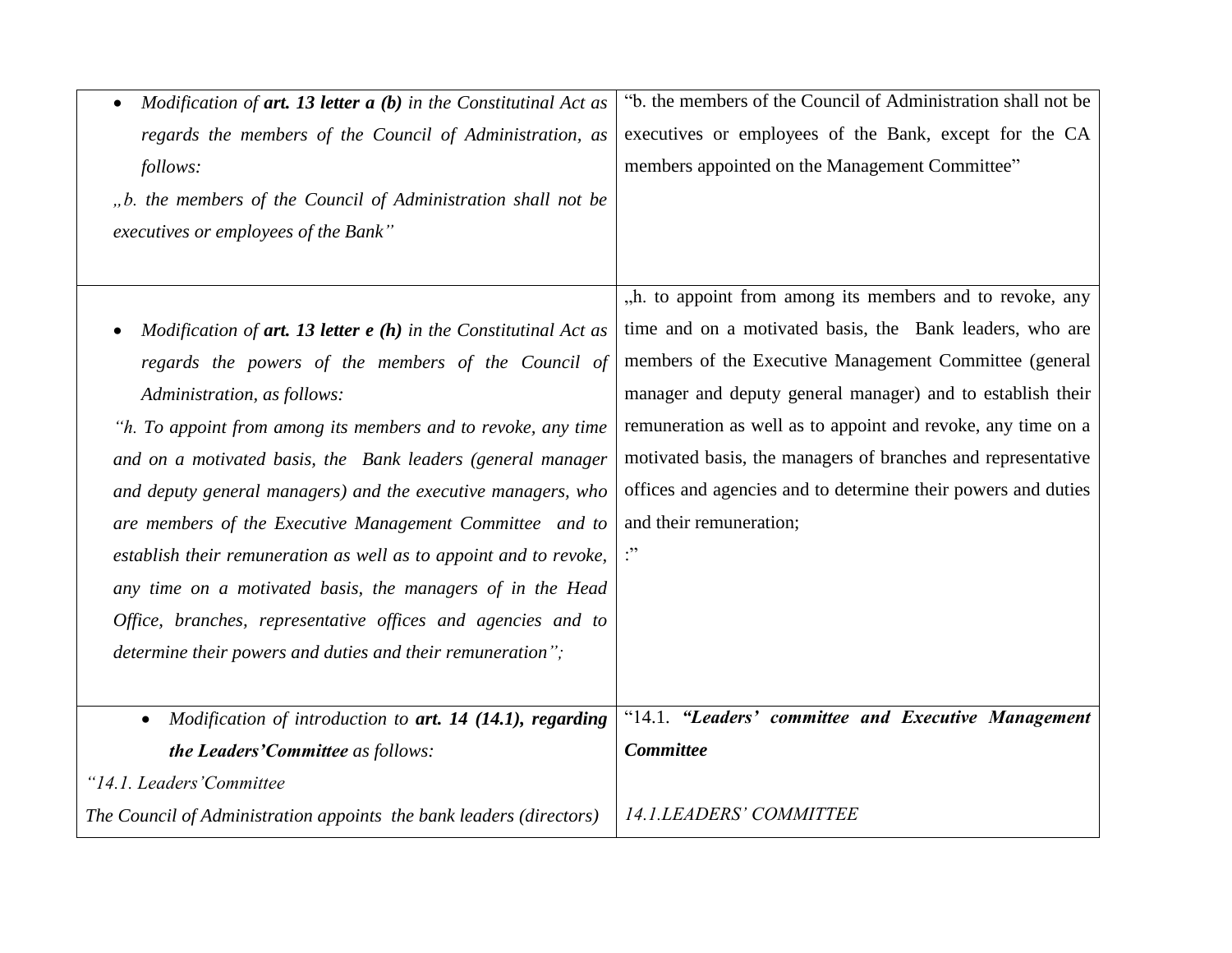| (general manager and deputy general managers) from among the      | The Council of Administration appoints two leaders             |
|-------------------------------------------------------------------|----------------------------------------------------------------|
| executive directors.                                              | (directors) of the bank (general manager and deputy general    |
| The general manager and the deputy general managers will form     | manager) from among its members and/or executive               |
| the Leaders' Committee."                                          | directors.                                                     |
|                                                                   | The general manager and the deputy general manager will        |
|                                                                   | form the Leaders' committee.                                   |
|                                                                   |                                                                |
|                                                                   |                                                                |
| Modification of $art. 14(14.2)$ letters $a)$ and $c)$ , regarding | "a. The Council of Administration appoints two of its          |
| the Executive Management Committee. The new article               | members in the position of bank leaders (general manager and   |
| will be the following:                                            | deputy general manager) from among its members and/or          |
| "a. The Council of Administration appoints the bank leaders       | executive directors.                                           |
| (general manager and deputy general managers) from among          | The Council of Administration appoints a number of             |
| the executive directors.                                          | maximum 11 (eleven) executive directors.                       |
| The Council of Administration appoints a number of maximum        | The bank leaders and the executive directors will form the     |
| 11 (eleven) executive directors.                                  | Executive Management Committee of the bank presided by         |
| The bank leaders and the executive directors will form the        | the general manager."                                          |
| Executive Management Committee of the Bank presided by the        |                                                                |
| general manager"                                                  | "c. The Executive Management Committee meets and takes         |
| c. The Executive Management Committee meets and takes             | decisions with the absolute majority of its members and in the |
| decisions with the absolute majority of its members and in the    | presence of at least one leader (general manager and deputy    |
| presence of at least one leader. Voting in the Committee can not  | general manager). Voting in the Committee can not be           |
| be delegated"                                                     | delegated."                                                    |